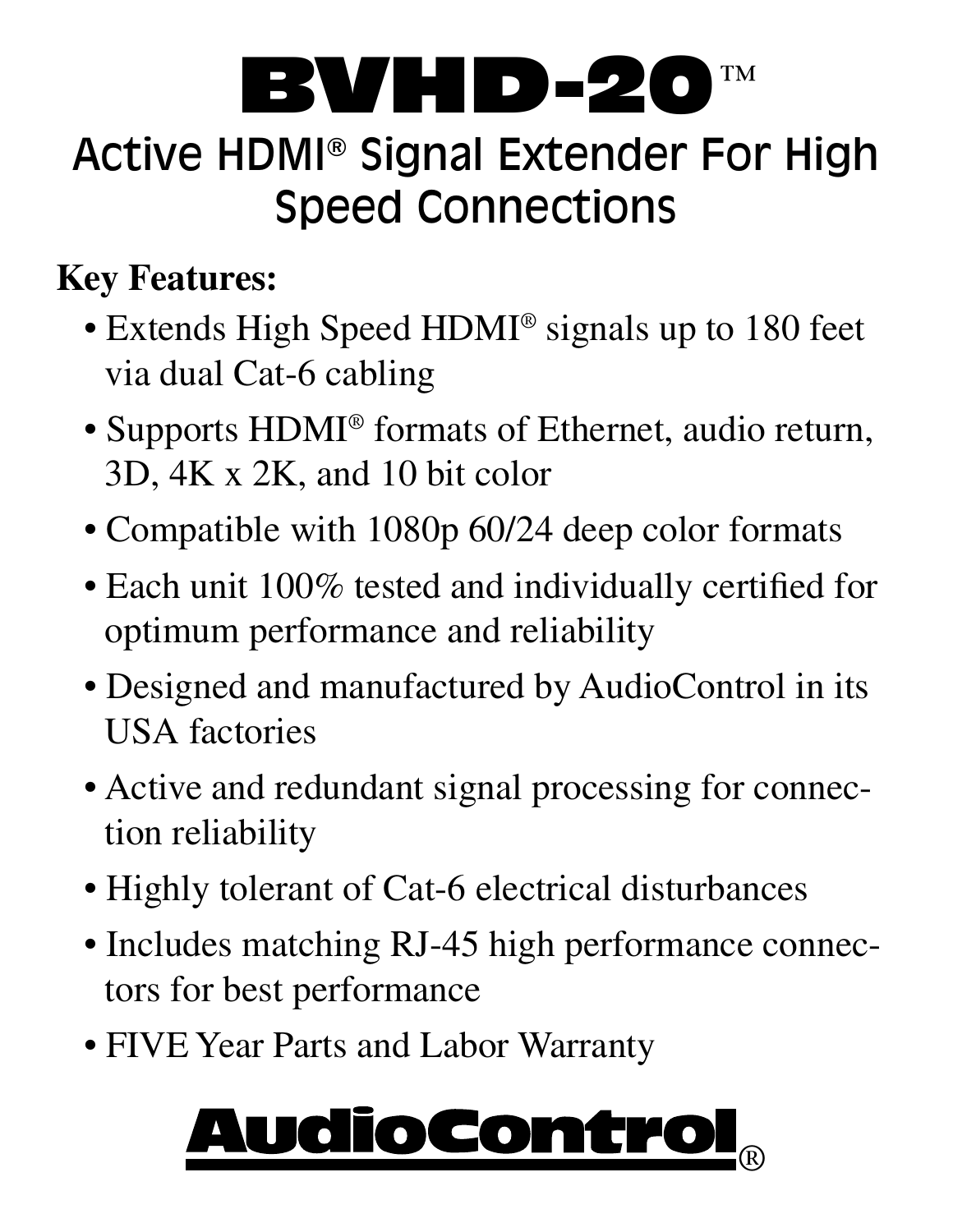# Achieving Optimum Performance

The AudioControl BVHD-20 allows users to extend HDMI® signals over long distances (up to 180 feet) using simple Cat-6 network cabling. Given the amount of digital audio and video data that is being transferred via the HDMI® format, the wires, cables, and connectors that are used will have a huge impact on the performance and connectivity of your system. Digital signals must be continuously transmitted back and forth between the source unit (i.e. Blu Ray player) and the sink (display device). To insure these connections we strongly recommend you take following precautions:

➪ **Use Gigabit Rated or Higher Cat-6 Cabling –** Consistent HDMI® connectivity requires ample speed and bandwidth, therefore use Category 6 (or better) network cable (attainable distances are shorter with Cat-5). Make sure the two wires in each pair are terminated to exactly the same length. Siamese Cat-6 is a good choice but not required. Digital signals are only as strong as the weakest link so treat all cables in a kind and gentle fashion (see below) using large bend radiuses (minimum 1.25 inches).

- Avoid pulling, stretching, splicing, stapling, knotting, kinking or denting your Cat-6 cabling (or yourself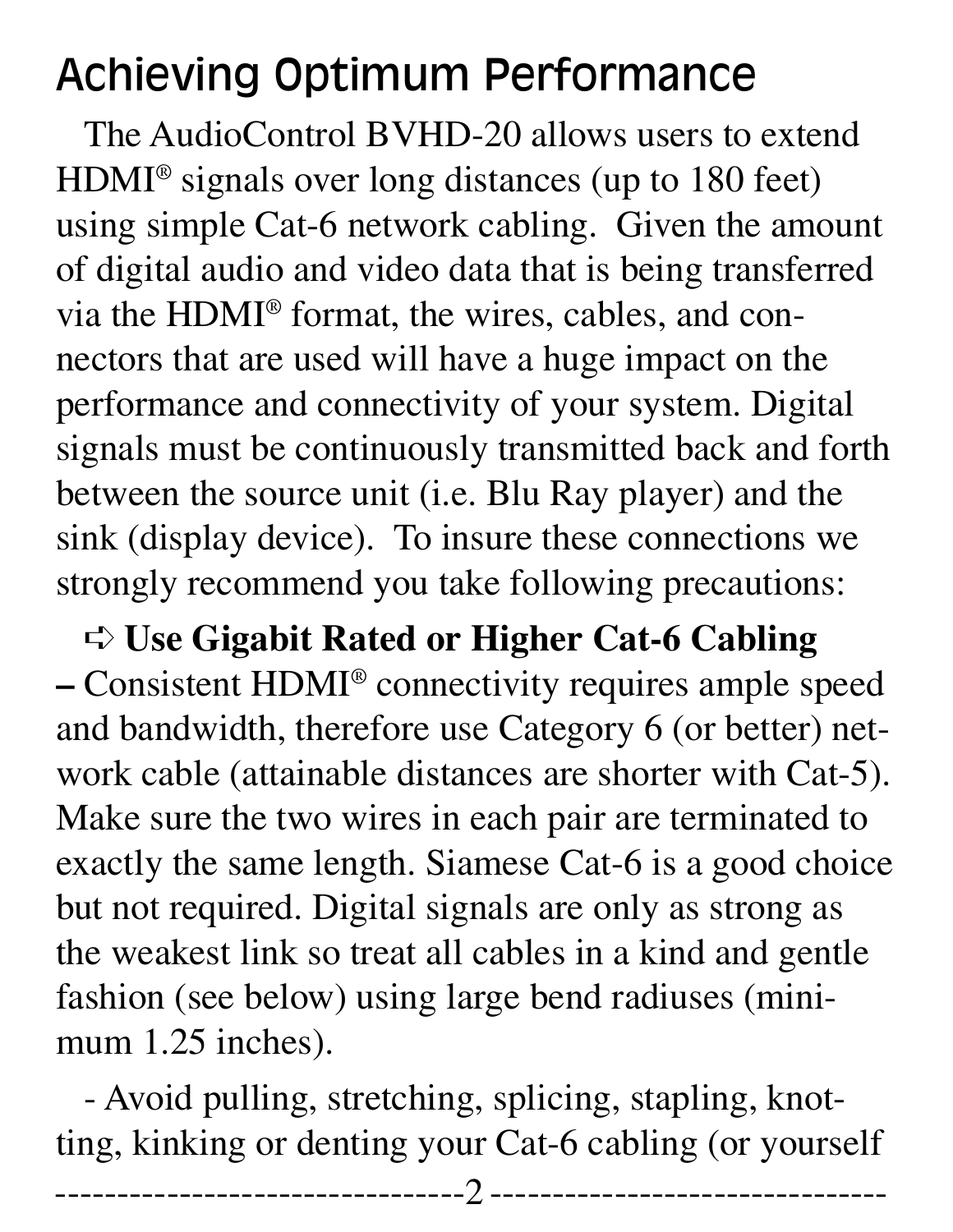for that matter). HDMI signals are extremely sensitive to very small variations in impedance so even the slightest variance can cause your signal to drop out.

- Use a network cable tester to verify your Cat-6 cabling can support gigabit data rates.

➪ **Cat-6 RJ-45 Push Through Connectors –** Good connectors are equally important as using good cabling, in achieving a solid HDMI connection. To assist in this we have included matching Cat-6 RJ-45 push-through connectors to optimize your connections and provide the greatest bandwidth. These connectors offers several advantages:

- Twists in the 4 pairs can be maintained right up to the plug contacts, minimizing any discontinuity of the impedance of the pair. Discontinuities create reflections in the balanced pair that reduce the signal to noise and bandwidth.

- The connectors also insure the lengths of the two wires in each pair are the same length (differences known as intra-pair skew). This is the most critical parameter in distributing HDMI video over CAT 5/6.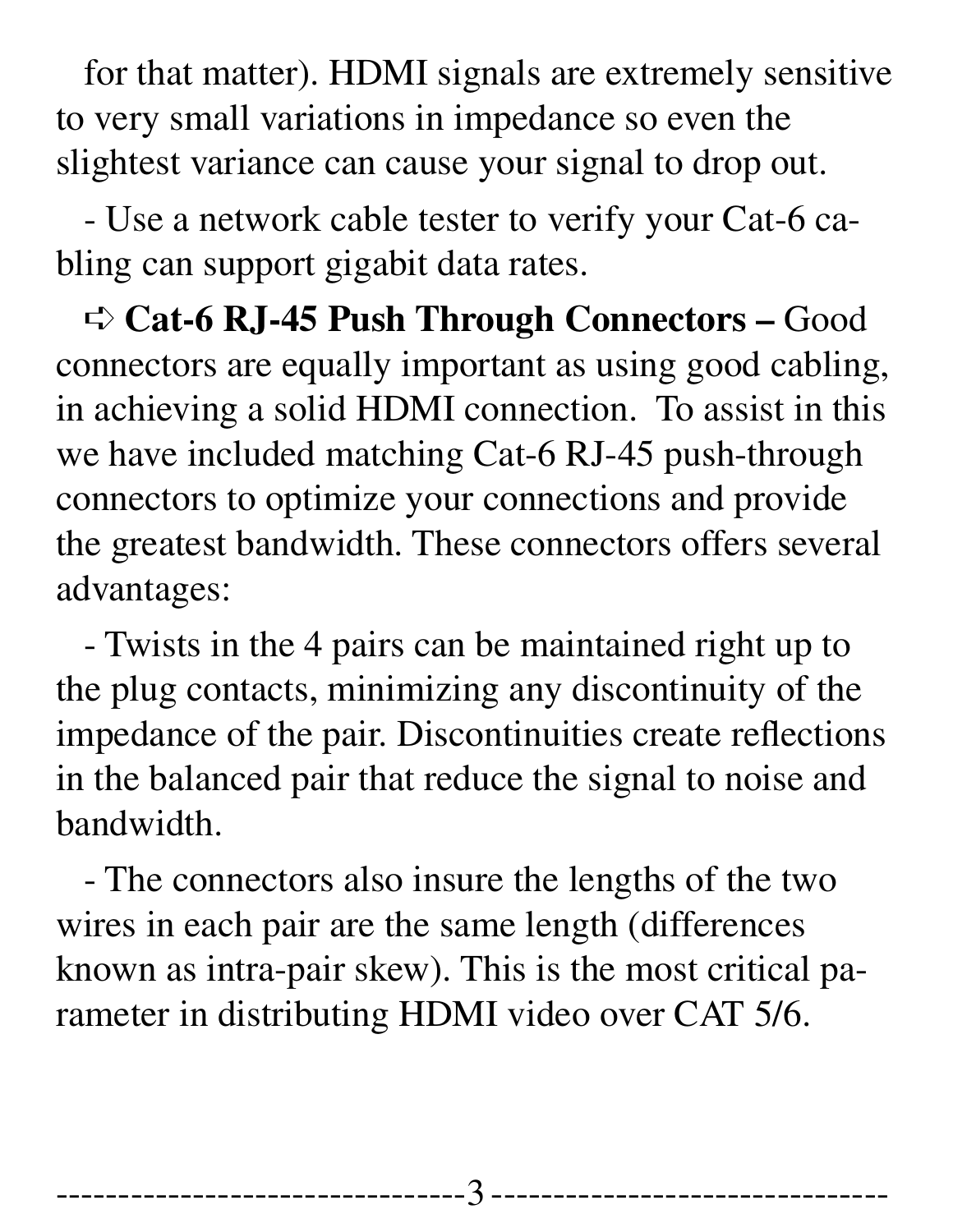- The push through type connector lets the installer see the pairs are in the proper order before the crimp is applied thus eliminating mistakes.

The need for optimum bandwidth is paramount to future proof a video system. While the evolution of HDMI to 3D and 2k x 4k resolutions does not increase bandwidth, the shift from 8bit color to 10bit color to reduce banding effects will require greater bandwidth.

The enclosed and extensively tested RJ-45 plugs combined with the use of the BVHD-20 will form a reliable system solution that will continue to work even as the HDMI specifications evolve.

If the system is prewired with Cat-5 the same type of connector is available for Cat-5. The enclosed connectors should be used only with the preferred Cat-6 wiring.

*Caution: Use the strain relief (boot) always for best results. Also ensure wires are cut flush to connector for proper seating.*

➪ **High Speed HDMI Cables –** All HDMI cables are NOT created equal! When connecting your source unit and display device to the HDD-20 sender and the HDR-20 receiver, use HDMI cables that are specifically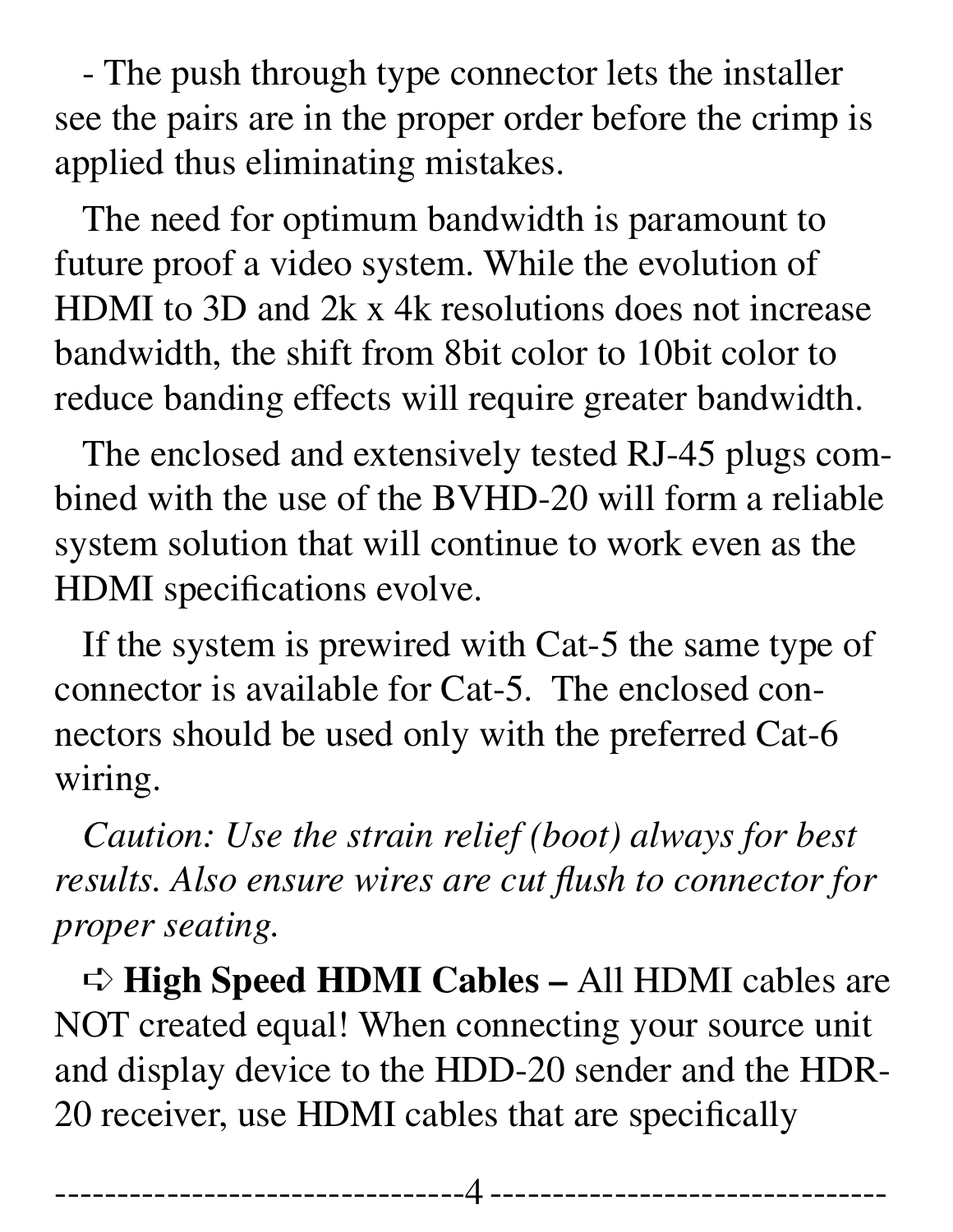labeled for "High Speed". Additionally you will want to use HDMI cables that are as short as possible. Ideally they are 1 meter or less. There are many different makes, models and brands of HDMI cables available on the market, so always use the highest quality possible. While they may appear to look the same and many are highlighted with shiny "rare metal connectors"; the quality of these cables can vary greatly. Choose quality "High Speed" HDMI cables and don't scrimp on the cost, as you don't want the signal to drop out when the family is enjoying a premier of the latest 3D movie!

*Note: If you wish to utilize the Ethernet capabilities of your system, you will need to use High Speed HDMI Cable with Ethernet.*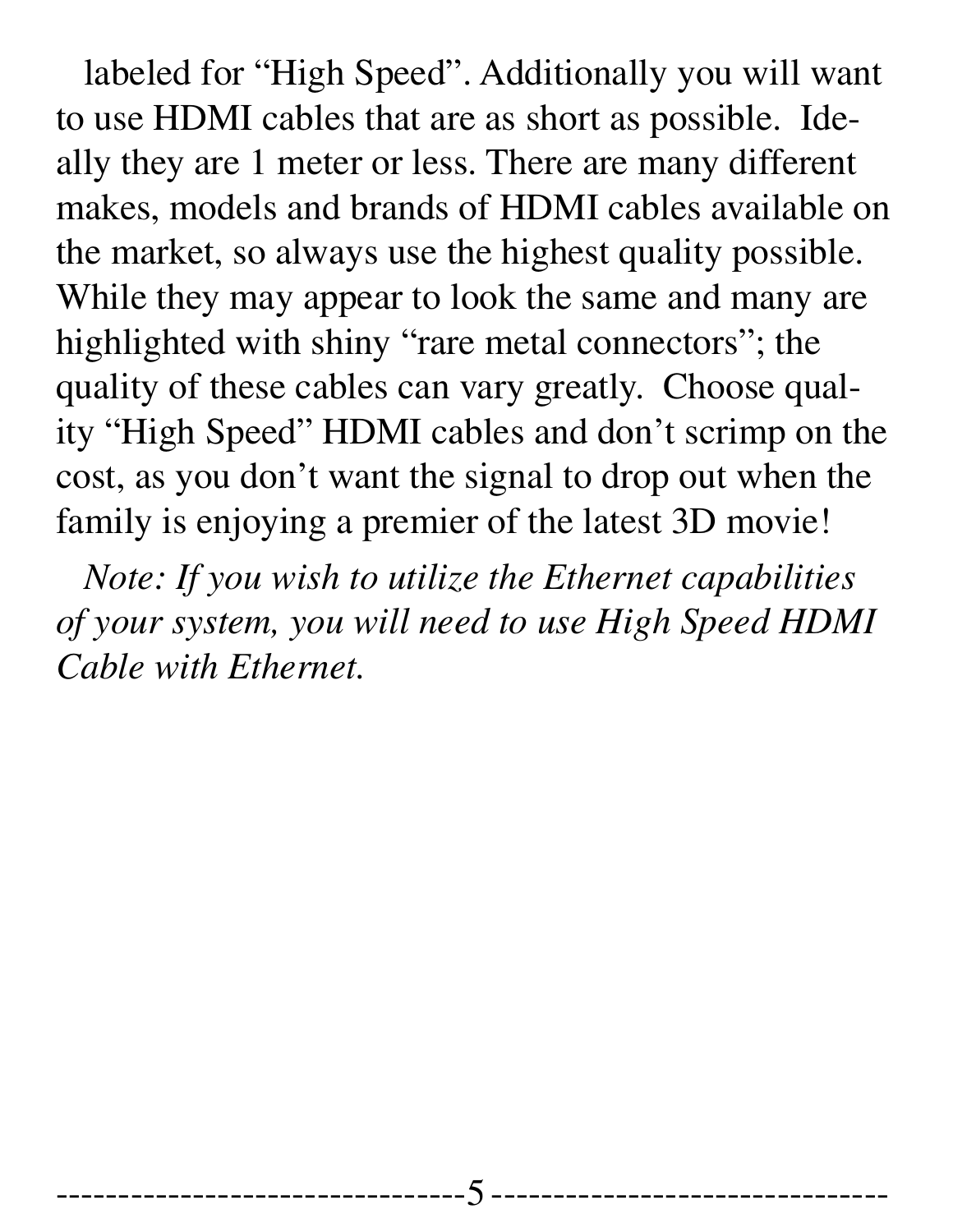#### Connecting Your BVHD-20

Once you have run the appropriate Cat-6 and HDMI cables, the overall cabling hookup for the BVHD-20 is simple.

1) The Driver (HDD-20) is connected to your source unit via a short, High Speed HDMI cable.

2) The Receiver (HDR-20) is connected to a display/ projector ("sink" in HDMI parlance) via another short, High Speed HDMI cable.

3) Category 6 network cables should be used to connect the HDD-20 Driver and HDR-20 Receiver. *We recommend you connect the "DDC" RJ-45 cable first to establish a good ground connection prior to connecting the "VIDEO" cable.* 

4) Since BVHD-20 is an Active signal extender, we have provided an external power supply that must be plugged into a standard wall outlet. You can plug the power supply into either the HDD-20 or HDR-20, which will optimize your HDMI signal voltage.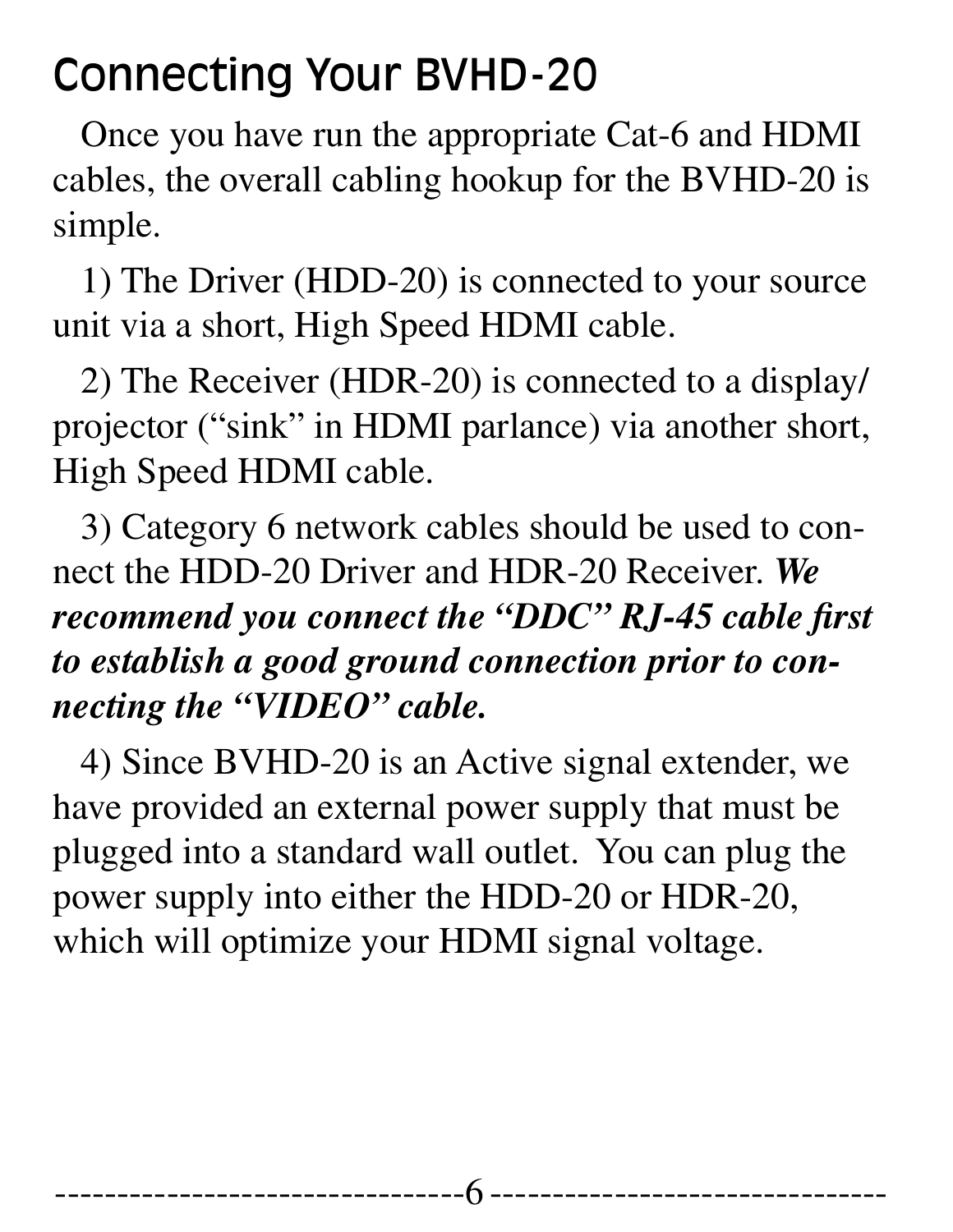

--------------------------

-------------------------------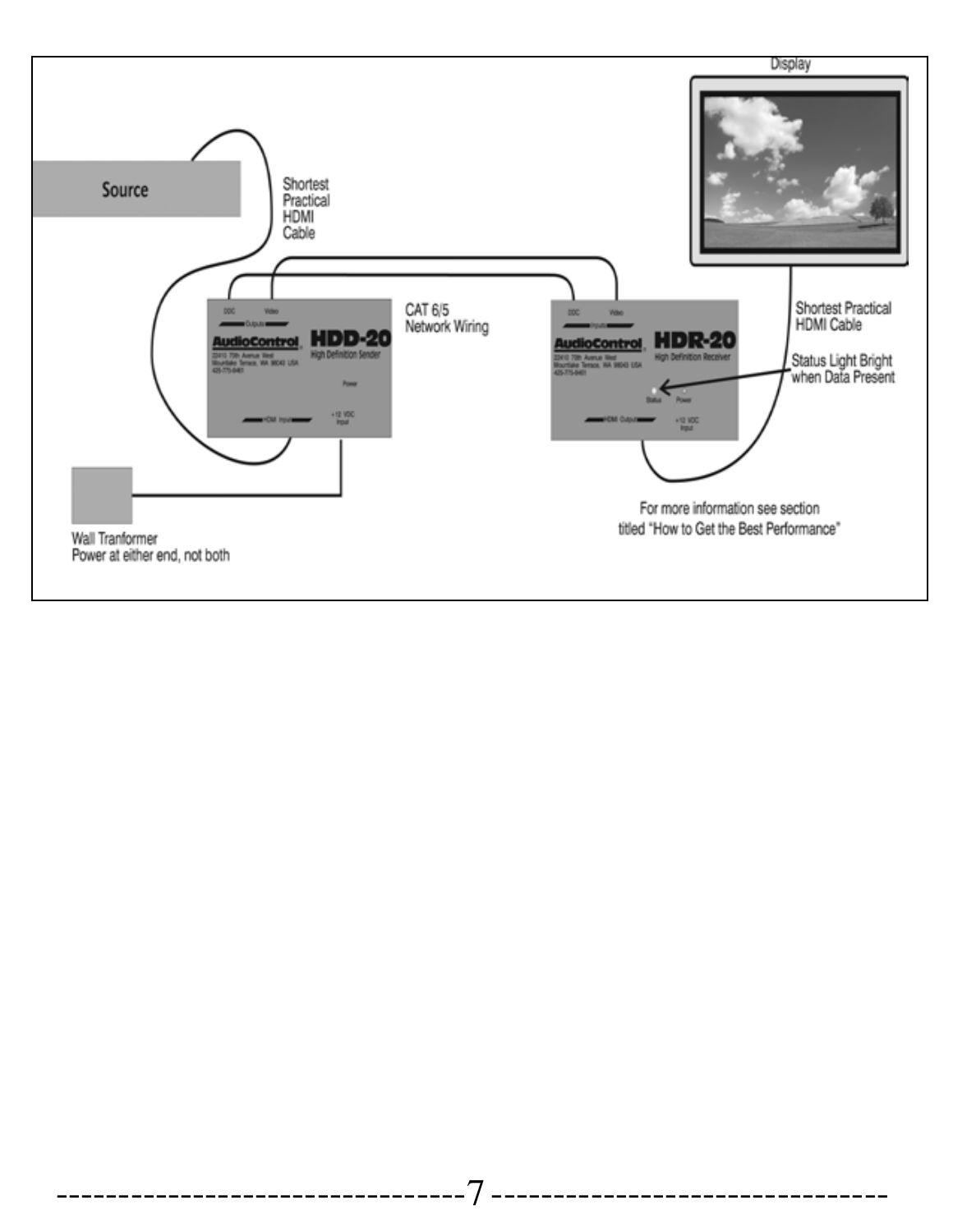### Troubleshooting The HDMI Signal Path

Sending HDMI signals involves the transmitting of data bits and error bits between devices. If there are more data bits than error bits, then you have music and video. If you have more error bits, then you have blank screens and quiet! Troubleshooting with HDMI is a challenge. Adding one more piece to the signal chain may mean that there is no picture and, in fact, the bulk of the problem is not coming from the last component added but another is causing most of the errors (such as the HDMI interconnect cable). While the BVHD-20 uses state of the art restoration techniques, 1080p demands the highest performance for all parts of the system; cables, connectors, etc. Here are some things you should consider with your installations:

**Firmware Updates -** The HDMI format is a very sophisticated protocol that require microprocessors in the source and displays units that operate via firmware. The complicated nature of these devices and the format can sometimes cause compatibility issues due to one device running on HDMI 1.1 and another on HDMI 1.2 etc. Fortunately electronics manufacturers regularly provide updates/upgrades for their products that will help optimize performance. You will want to contact the manufacturers of the source or display devices you are

--------------------------------- --------------------------------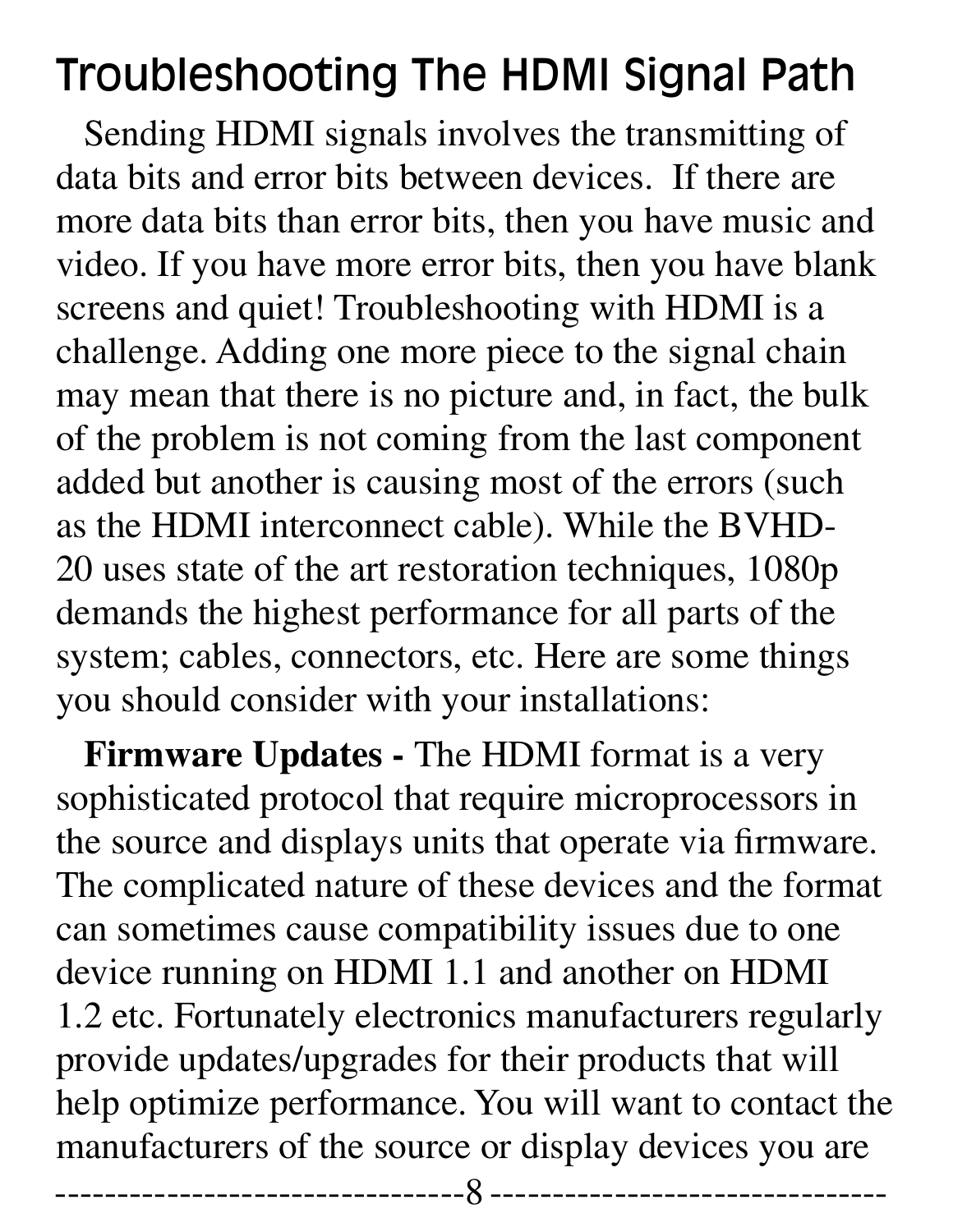using to make sure you have the most current firmware or visit their respective web sites. This is especially recommended if you are using cable or satellite boxes.

**Interoperability -** Not all early components with HDMI connectors are compatible with more recent components and content. This, usually, will be a problem with the display (or sink). Each HDMI component includes processors that have to handshake, negotiate and exchange EDIDs. Like the real world of politics, the negotiations are not always successful. A good practice is to hook up the source with the sink directly with a single HDMI cable before adding the BVHD-20 and check that those two devices (source and sink) are interoperable. For this test use a source and content with HDCP.

**Source Switching -** When sources are switched, there is a boot and negotiation process between source and sink microprocessors. While that is ongoing, there will be no picture for several seconds.

**HDCP Handshaking -** HDCP requires verification of digital rights continuously, not just at initiation. Any break in communication of two seconds or possibly less may require a re-initiation. Unplugging and re-plugging an HDMI cable causes that re-boot of the processors or the re-boot may happen automatically by the source and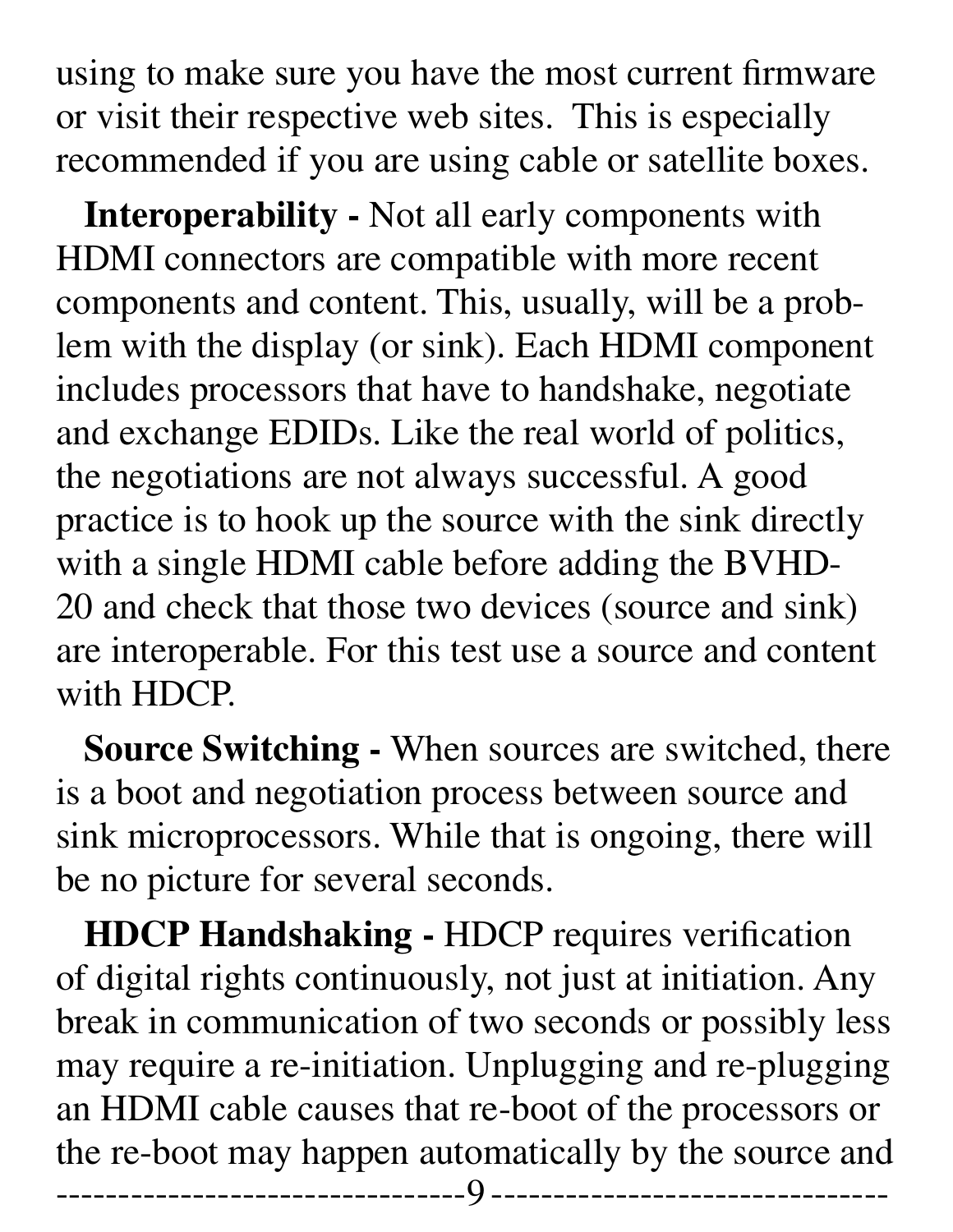the sink after several seconds.

**Status LED Dim or Off -** If you see this, try swapping the Cat-6 cables on either the Driver or Receiver end. Be careful that the correct Cat-6 cable plugged are plugged into the Driver end(s) and are also plugged in correctly at the Receiver end(s).

**Sparkles, Snow or Blinking Video -** This means you are right on the edge in terms of acceptable data transmission quality. Try shorter or better quality HDMI interconnects first. Then look at the section above on **Achieving Optimum Performance** from HDMI for hints. You may have this problem with more demanding content like games.

**No Picture -** Try connecting the HDD-20 and HDR-20 with shorter HDMI cables that are rated for High Speed With Ethernet. The next step may be to try a 1080i signal if you are using 1080p. To check the installed network wiring, run a new cable outside the walls on a temporary basis as a way of testing the inwall cable.

**Cat-5 and Cat-6 -** What do you do if you have one Cat 6 and one Cat 5 wire available? Use Cat-6 for Video and the Cat-5 for audio (DDC).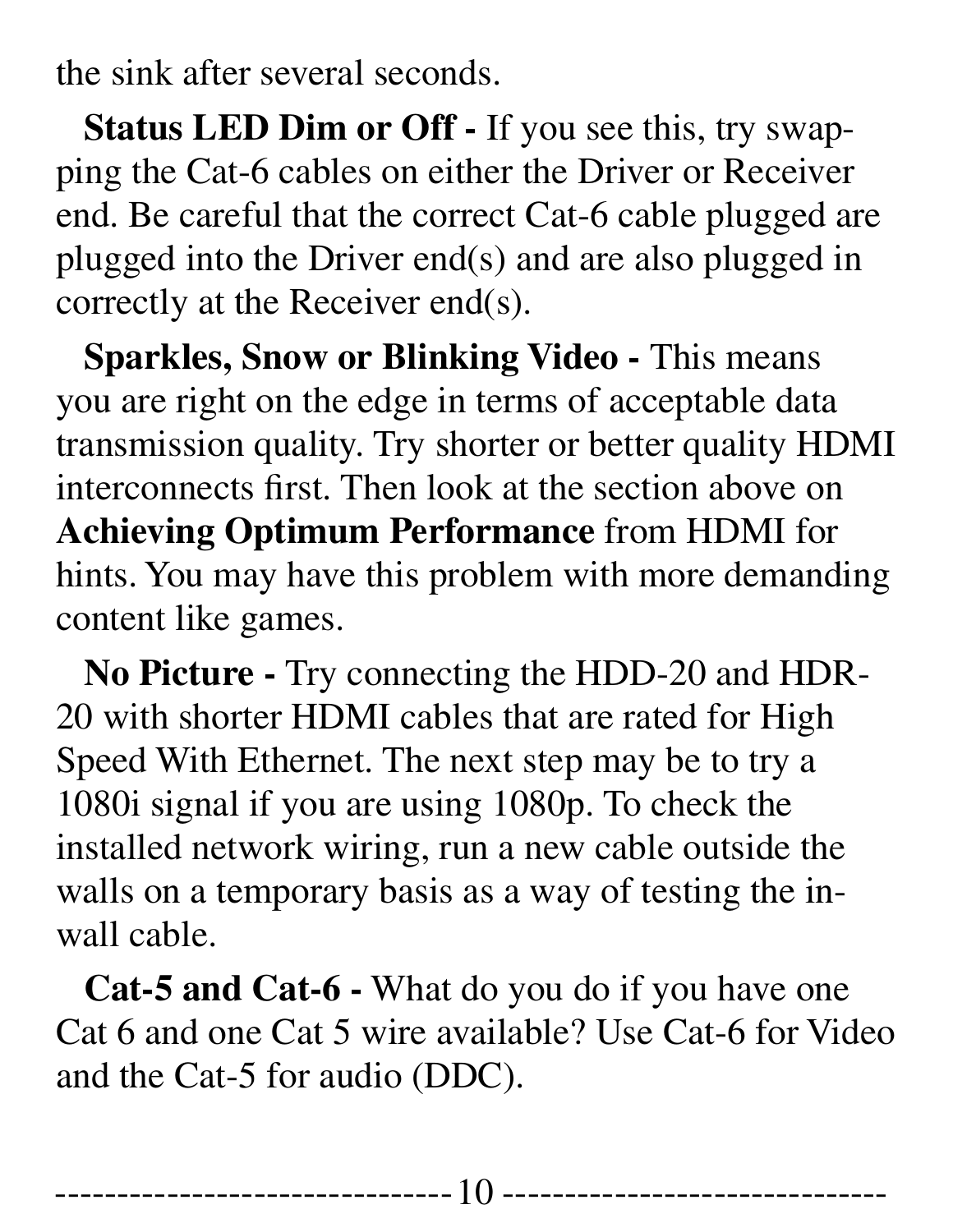**Check Out HD Sleuth – AudioControl's Ultimate Troubleshooting App** Given the complicated nature of

> HDMI protocols and signal extension, the rainforest dwellers of AudioControl have created an "app" that can be used on most of today's Smartphones. This clever app will walk you through all of the steps required so that you

can achieve maximum performance and connectivity with your HDMI signals. For more information go to **www.audiocontrol-toolbox.com** and download accordingly. There is a small charge involved, but it will assist you in identifying many of the HDMI headaches that keep you up at night.

# A Brief Introduction to HDMI

HDMI® (High Definition Multimedia Interface) is a digital transmission protocol for video and audio built on the DVI format. Another example of an audio/video digital transmission protocol is Display Port. HDMI is usually paired with HDCP or High-bandwidth Digital Content Protection, which is a form of digital rights management.

The specifications of HDMI are tightly regulated and owned by a private group, the HDMI consortium. HDMI is a registered trademark of this group that charges fees for licensing.

--------------------------------11 -------------------------------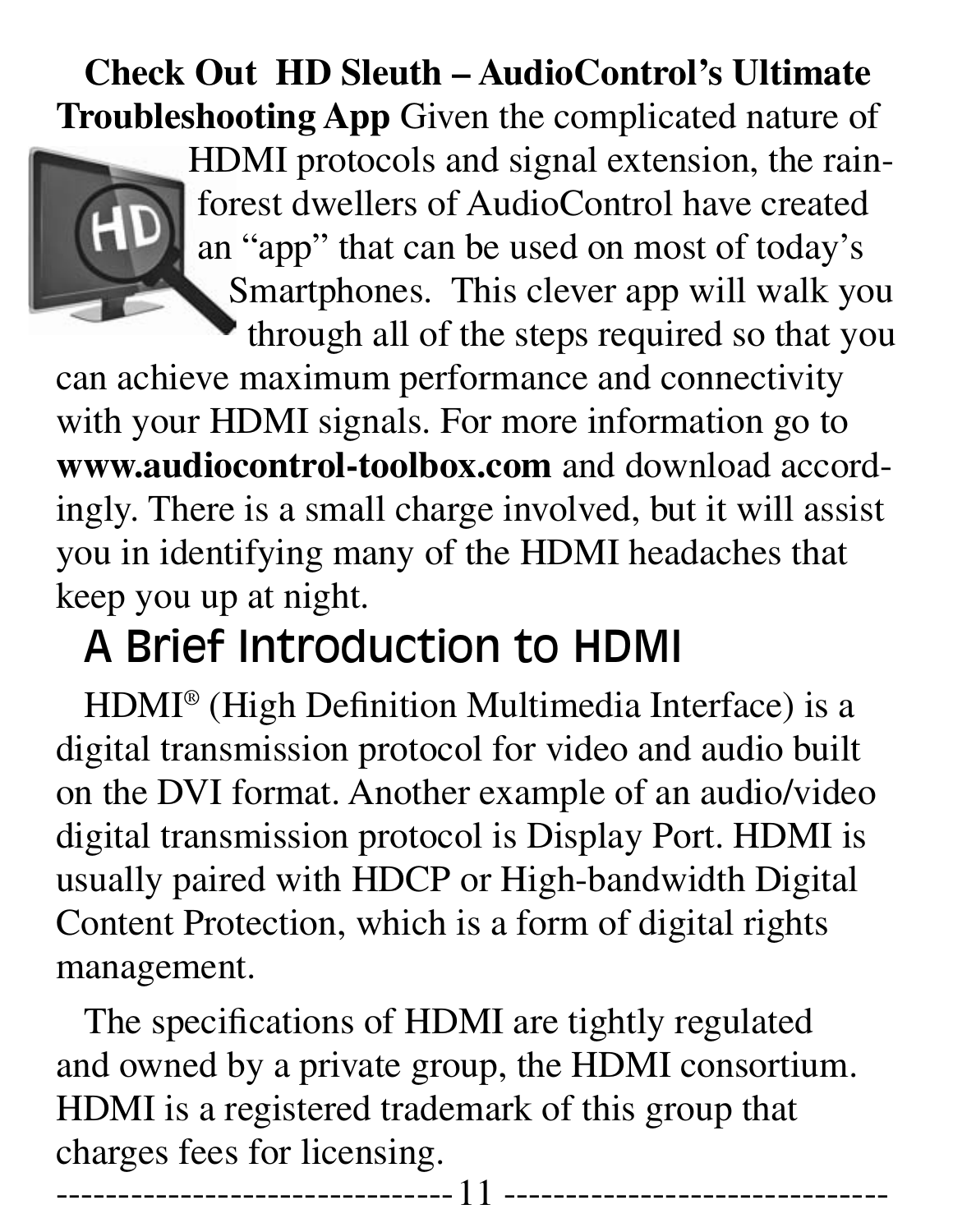*And now, a word from the legal department...*

# CONDITIONAL FIVE YEAR WARRANTY

Custom electronics installations are an invisible element of many modern homes. You don't appreciate what they do for you unless something goes wrong.

AudioControl recognizes this fact and engineers the most bulletproof components we know how. We stand behind that quality, with full FIVE-YEAR parts and labor factory warranty when our components are installed by an authorized AudioControl dealer in the United States. Otherwise your warranty is one year. You will be happy to know that our warranty returns are rigorously tracked and very few of the units we build ever need to be repaired.

Conditional doesn't mean anything ominous. The Federal Trade Commission tells all manufacturers to use the term to indicate that certain conditions have to be met before they'll honor the warranty. If you meet all of these conditions, we will warrant all materials and workmanship on your Audio-Control Active Balanced product for FIVE YEARS from the date you bought it, and we will fix or replace it, at our option, during that time.

Here are the conditional conditions:

1. You need to register your purchase of this AudioControl component by going to the AudioControl web site (www. audiocontrol.com), click on the "Distributed Audio" tab,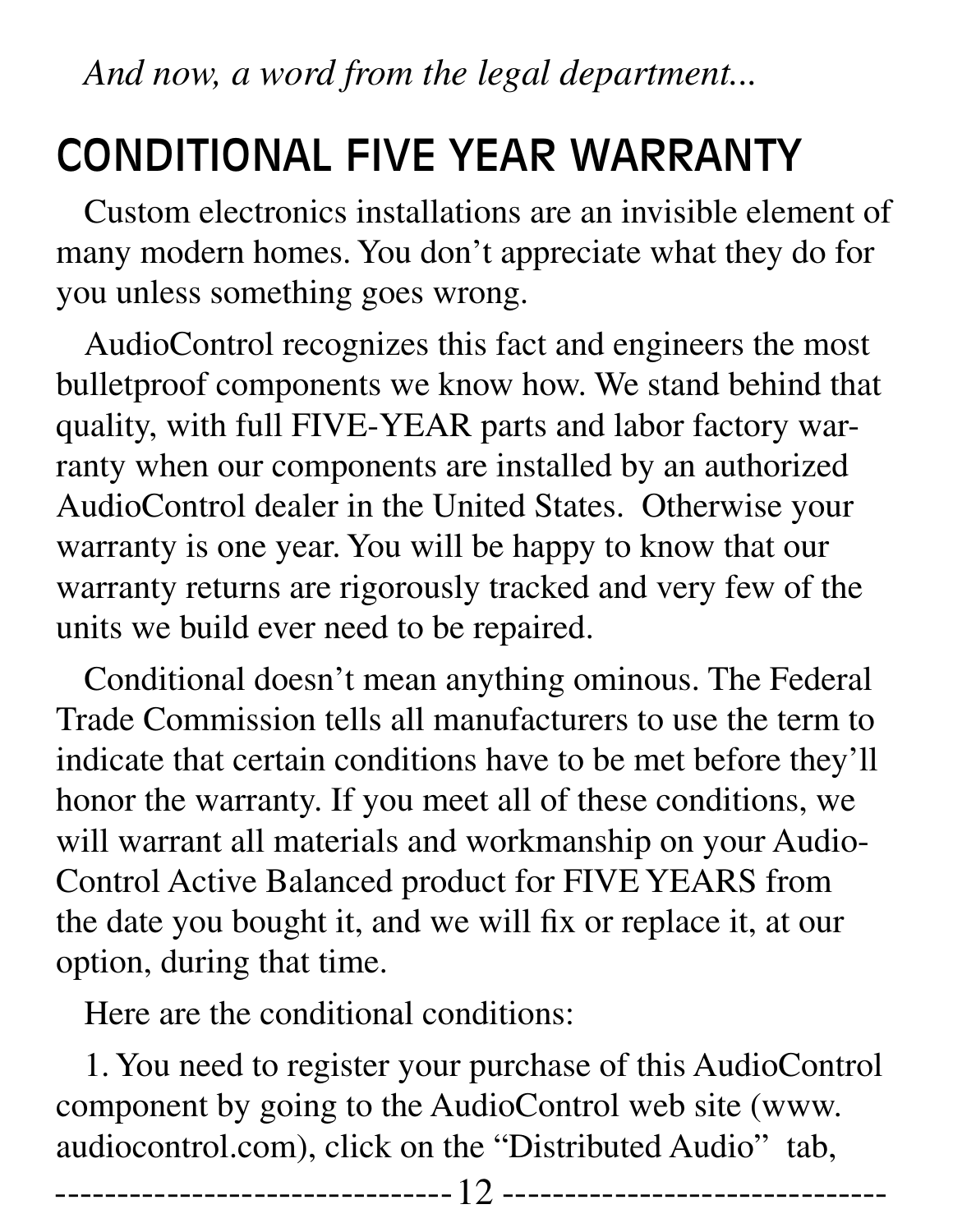and then go to the "Warranty Registration" department by clicking on the appropriate text. Follow the directions and complete all of the information.

2. A sales receipt is required for proof of purchase showing when and from whom the unit was bought. We're not the only ones who require this, so it's a good habit to get into with any major purchase of consumer electronics.

3. Your AudioControl product must have originally been purchased from or installed by an authorized AudioControl professional. This warranty is transferable. You do not have to be the original owner, but you do need a copy of the original sales slip.

4. You cannot let anybody (A) who isn't: the AudioControl factory or (B) somebody authorized in writing by Audio-Control, service your product. If anyone other than (A) or (B) messes with your AudioControl product, that voids your warranty.

5. The warranty is also void if the serial number is altered or removed, or if the unit has been used improperly. Now that sounds like a big loophole, but here is all we mean by it:

Unwarranted abuse is: (A) physical damage (don't use your AudioControl product to play fetch with your dog or level your kitchen table, jack up your car or keep the rain off your head); (B) improper connections (500 volts into the power jack can fry the poor thing); (C) sadistic things. This is the best product we know how to build, but if you mount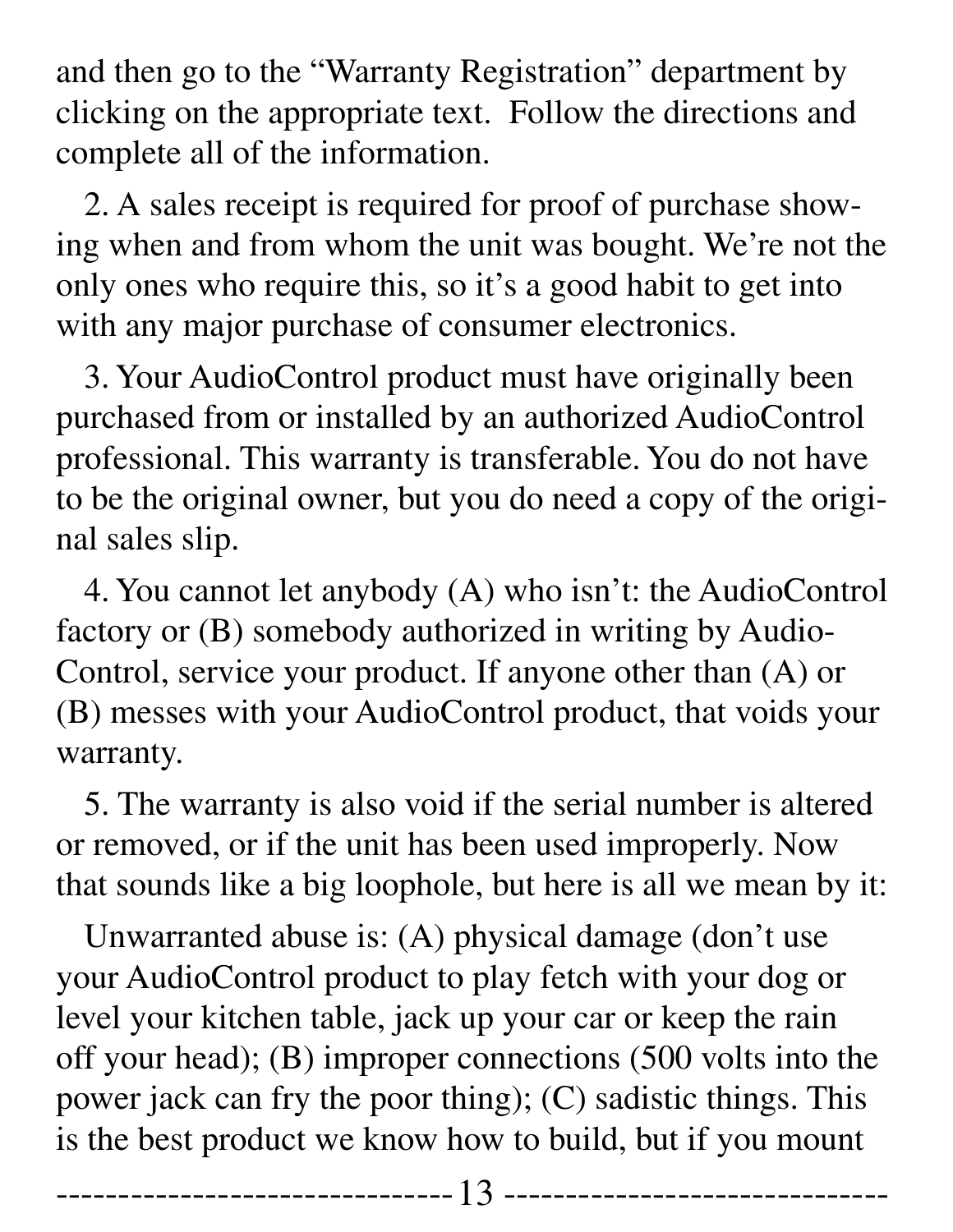it to the filter pump of a hot tub, something will probably go wrong.

Assuming you conform to 1 through 5, and it really isn't all that hard to do, we get the option of fixing your old unit or replacing it with a new one.

#### **Legalese Section**

This is the only warranty given by AudioControl. This warranty gives you specific legal rights that vary from state to state. Promises of how well your BVHD-20 will perform are not implied by this warranty. Other than what we have covered in this warranty, we have no obligation, express or implied. Also, we will not be obligated for direct or indirect consequential damage to your system caused by hooking up the AudioControl BVHD-20.

Failure to complete the warranty registration process negates any service claims.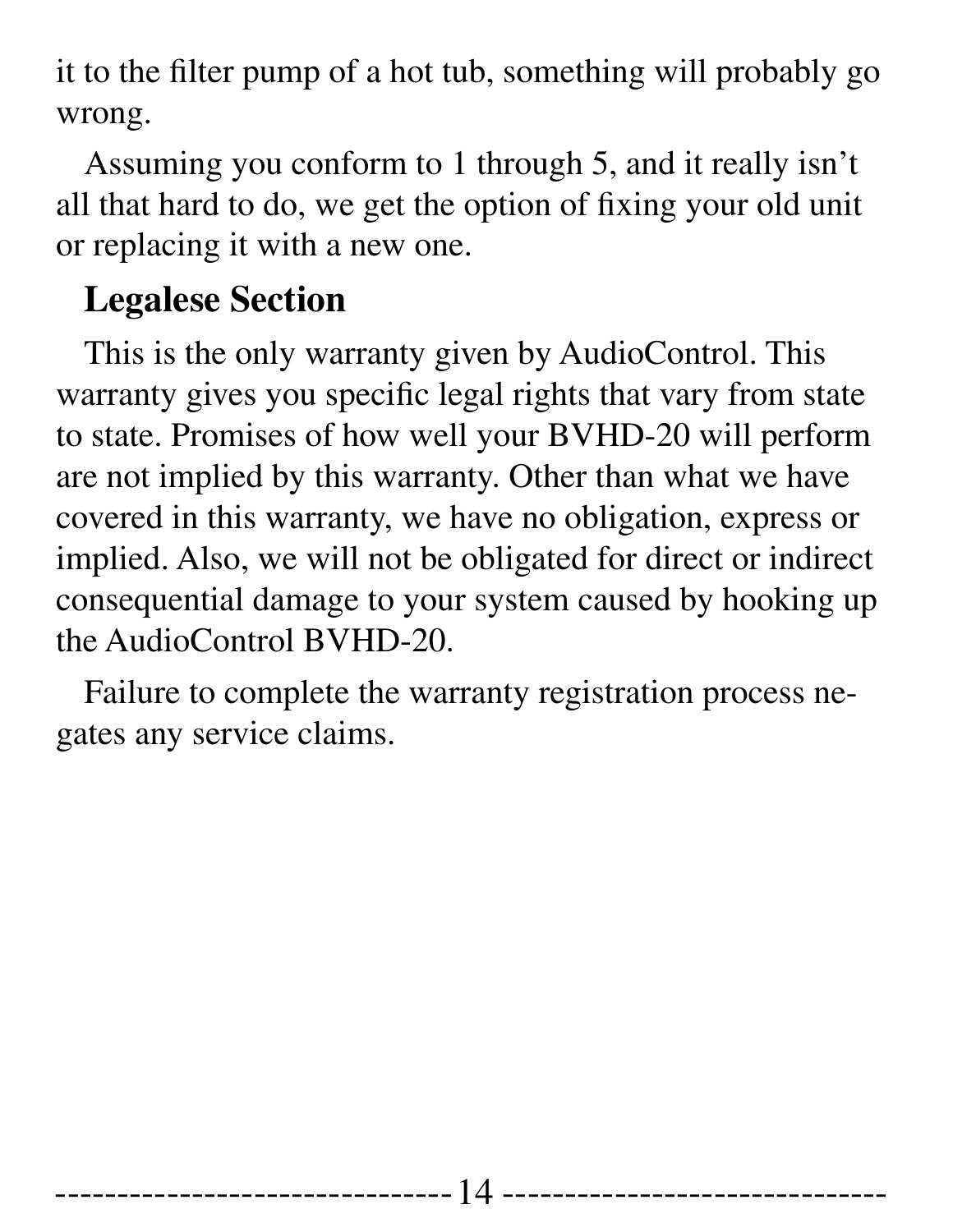# BVHD-20 Specifications

All specifications subject to change without notice, like the Pacific Northwest weather and HDMI versions.

| Video Format Supported<br>1080p(24/60)/1080i/720p/576p/480p/576i/480i |                         |
|-----------------------------------------------------------------------|-------------------------|
| <b>HDMI</b> Features                                                  | Ethernet & Audio Return |
| Maximum Distances using CAT-6 Cabling                                 |                         |
| 1080p 60 Hz 10 bit color                                              | $100$ feet              |
| 1080p 30 Hz 8 bit color w 3D                                          | 180 feet                |
| 1080p 60 Hz 8 bit color                                               | 180 feet                |
| 1080i/720p                                                            | 250 feet                |
| 480 <sub>p</sub>                                                      | 350 feet                |
| <b>Signaling Rate</b>                                                 | $2.25$ Ghit/s           |
| Maximum Deep Color                                                    | 12 bit                  |
| <b>Audio Formats Supported</b>                                        | DTS-HD, Dolby TrueHD    |
| Output Video                                                          | <b>HDMI 1.4</b>         |
| Input DDC Signal                                                      | 5 volts p-p             |
| <b>CEC</b>                                                            | <b>Yes</b>              |
| Bandwidth                                                             | 340 MHz                 |
| Dimensions                                                            | $4''wX$ 2.2'd $X$ 1.2'h |
| Weight (driver and receiver)                                          | $2$ lbs                 |
| Country of Origin                                                     | <b>USA</b>              |
| Power transformer                                                     | 12 vdc 300 ma           |
| 15                                                                    |                         |